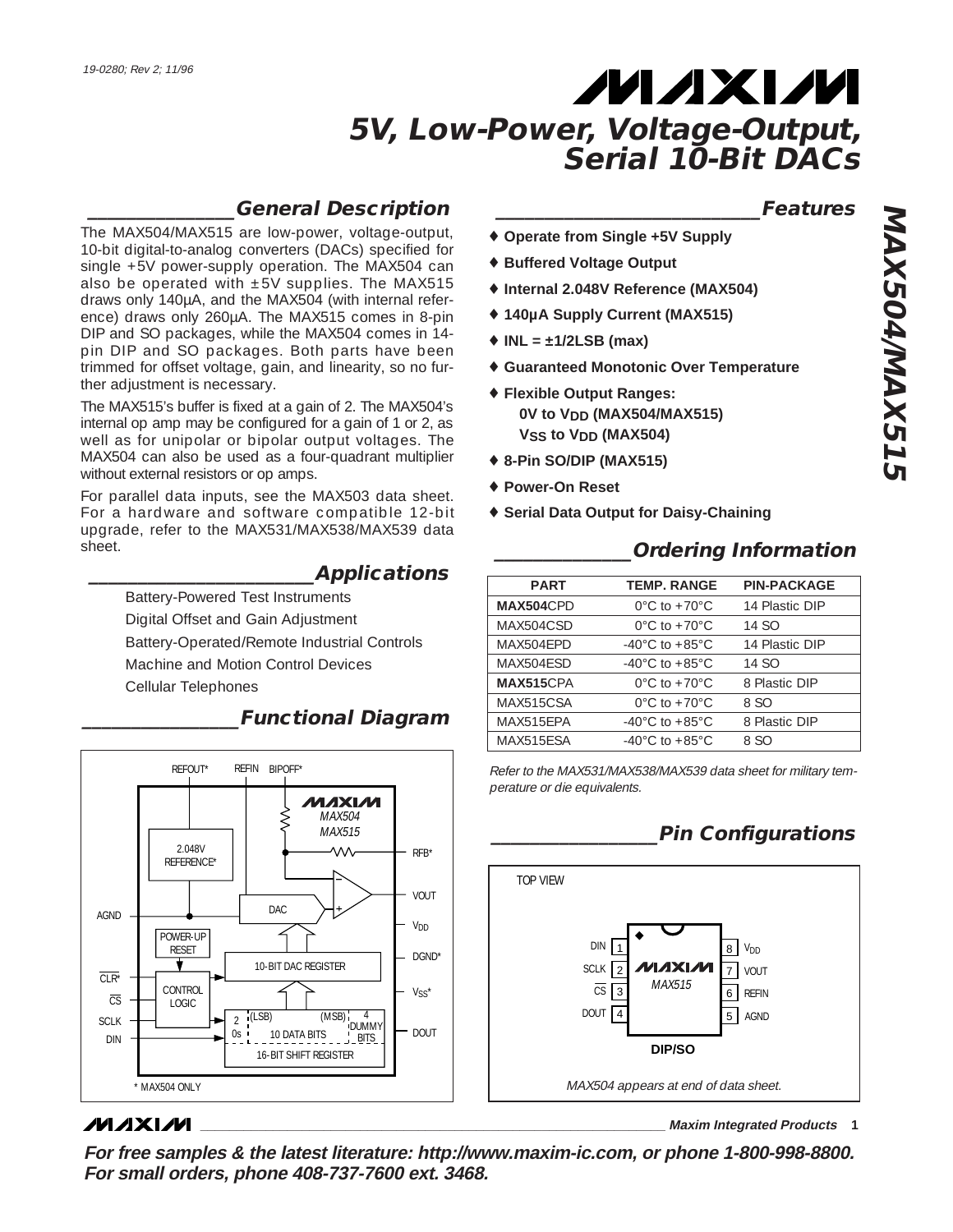### **ABSOLUTE MAXIMUM RATINGS**

| Continuous Power Dissipation $(T_A = +70^{\circ}C)$       |  |
|-----------------------------------------------------------|--|
| 8-Pin Plastic DIP (derate 9.09mW/°C above +70°C) 727mW    |  |
| 8-Pin SO (derate 5.88mW/°C above +70°C)471mW              |  |
| 14-Pin Plastic DIP (derate 10.00mW/°C above +70°C)  800mW |  |
| 14-Pin SO (derate 8.33mW/°C above +70°C)667mW             |  |
| Operating Temperature Ranges                              |  |
|                                                           |  |
|                                                           |  |
|                                                           |  |
| Lead Temperature (soldering, 10sec) +300°C                |  |
|                                                           |  |

**Note 1:** The output may be shorted to V<sub>DD</sub>, V<sub>SS</sub>, or AGND if the package power dissipation limit is not exceeded.

Stresses beyond those listed under "Absolute Maximum Ratings" may cause permanent damage to the device. These are stress ratings only, and functional operation of the device at these or any other conditions beyond those indicated in the operational sections of the specifications is not implied. Exposure to absolute maximum rating conditions for extended periods may affect device reliability.

### **ELECTRICAL CHARACTERISTICS—Single +5V Supply**

 $(V_{DD} = 5V$ ,  $V_{SS} = 0V$ ,  $AGND = DGND = 0V$ ,  $REFIN = 2.048V$  (external),  $RFB = BIPOFF = VOUT$  (MAX504),  $C_{REFOUT} = 33\mu F$  (MAX504),  $R_L = 10k\Omega$ ,  $C_L = 100pF$ ,  $T_A = T_{MIN}$  to  $T_{MAX}$ , unless otherwise noted.)

| <b>PARAMETER</b>                                      | <b>SYMBOL</b>           | <b>CONDITIONS</b>                          | <b>MIN</b>     | <b>TYP</b> | <b>MAX</b>  | <b>UNITS</b> |
|-------------------------------------------------------|-------------------------|--------------------------------------------|----------------|------------|-------------|--------------|
| <b>STATIC PERFORMANCE</b>                             |                         |                                            |                |            |             |              |
| Resolution                                            | $\mathsf{N}$            |                                            | 10             |            |             | <b>Bits</b>  |
| Relative Accuracy (Note 2)                            | INL                     |                                            |                |            | ±0.5        | <b>LSB</b>   |
| <b>Differential Nonlinearity</b>                      | <b>DNL</b>              | Guaranteed monotonic                       |                |            | ±1          | <b>LSB</b>   |
| Unipolar Offset Error                                 | <b>V<sub>OS</sub></b>   |                                            | $\Omega$       |            | 3           | <b>LSB</b>   |
| Unipolar Offset Tempco                                | <b>TCV<sub>OS</sub></b> |                                            |                | 3          |             | ppm/°C       |
| Unipolar Offset-Error<br>Power-Supply Rejection Ratio | <b>PSRR</b>             | $4.5V \le V_{DD} \le 5.5V$                 |                | 0.1        |             | LSB/V        |
| Gain Error (Note 2)                                   | <b>GE</b>               |                                            |                |            | ±1          | <b>LSB</b>   |
| Gain-Error Tempco                                     |                         |                                            |                | 1          |             | ppm/°C       |
| Gain-Error Power-Supply<br>Rejection Ratio            | <b>PSRR</b>             | $4.5V \le V_{DD} \le 5.5V$                 |                | 0.1        |             | LSB/V        |
| <b>VOLTAGE OUTPUT (VOUT)</b>                          |                         |                                            |                |            |             |              |
| Output Voltage Range                                  |                         | $MAX504 (G = 1)$                           | $\overline{0}$ |            | $VDD - 2$   | $\vee$       |
|                                                       |                         | MAX504 (G = 2), MAX515                     | $\Omega$       |            | $VDD - 0.4$ |              |
| Output Load Regulation                                |                         | $VOUT = 2V$ , R <sub>I</sub> = 2k $\Omega$ |                |            | 0.5         | <b>LSB</b>   |
| <b>Short-Circuit Current</b>                          | <b>Isc</b>              |                                            |                | 12         |             | mA           |
| <b>REFERENCE INPUT (REFIN)</b>                        |                         |                                            |                |            |             |              |
| Voltage Range                                         |                         |                                            | $\mathbf{O}$   |            | $VDD - 2$   | $\vee$       |
| Input Resistance                                      |                         | Code dependent, minimum at code 0101       | 40             |            |             | $k\Omega$    |
| Input Capacitance                                     |                         | Code dependent (Note 3)                    | 10             |            | 50          | pF           |
| AC Feedthrough                                        |                         | $REFIN = 1kHz$ , 2Vp-p                     |                | $-80$      |             | dB           |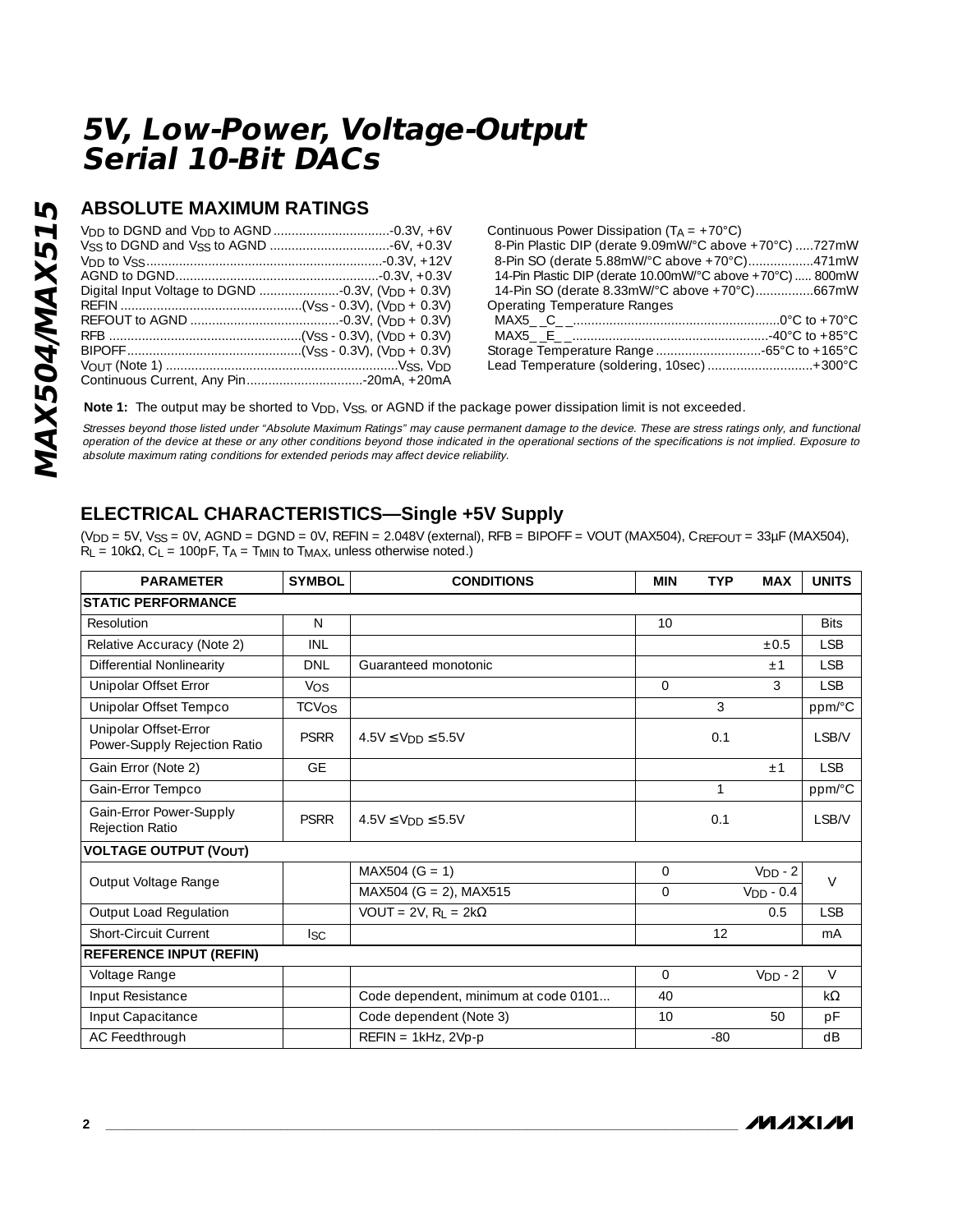### **ELECTRICAL CHARACTERISTICS—Single +5V Supply (continued)**

 $(V_{DD} = 5V$ ,  $V_{SS} = 0V$ ,  $AGND = DGND = 0V$ ,  $REFIN = 2.048V$  (external),  $RFB = BIPOFF = VOUT$  (MAX504),  $C_{REFOUT} = 33\mu F$  (MAX504),  $R_L = 10k\Omega$ ,  $C_L = 100pF$ ,  $T_A = T_{MIN}$  to  $T_{MAX}$ , unless otherwise noted.)

| <b>PARAMETER</b>                             | <b>SYMBOL</b>     |                                                          | <b>CONDITIONS</b>       | <b>MIN</b>     | <b>TYP</b> | <b>MAX</b> | <b>UNITS</b> |
|----------------------------------------------|-------------------|----------------------------------------------------------|-------------------------|----------------|------------|------------|--------------|
| <b>REFERENCE OUTPUT (REFOUT-MAX504 Only)</b> |                   |                                                          |                         |                |            |            |              |
|                                              |                   | $TA = +25^{\circ}C$                                      |                         | 2.024          | 2.048      | 2.072      |              |
| Reference Output Voltage                     |                   | MAX504C                                                  |                         | 2.015          |            | 2.081      | $\vee$       |
|                                              |                   | MAX504E                                                  |                         | 2.011          |            | 2.085      |              |
| Temperature Coefficient                      | <b>TCREFOUT</b>   |                                                          |                         |                | 30         |            | ppm/°C       |
| Resistance                                   | RREFOUT           | (Note 4)                                                 |                         |                | 0.5        | 2          | Ω            |
| Power-Supply Rejection Ratio                 | <b>PSRR</b>       | $4.5V \le V_{DD} \le 5.5V$                               |                         |                | 200        |            | µV/V         |
| Noise Voltage                                | en                | 0.1Hz to 10kHz                                           |                         |                | 400        |            | µVp-p        |
| Required External Capacitor                  | CREFOUT           |                                                          |                         | 3.3            |            |            | μF           |
| DIGITAL INPUTS (DIN, SCLK, CS, CLR)          |                   |                                                          |                         |                |            |            |              |
| Input High                                   | VIH               |                                                          |                         | 2.4            |            |            | $\vee$       |
| Input Low                                    | $V_{IL}$          |                                                          |                         |                |            | 0.8        | $\vee$       |
| Input Current                                | <b>IIN</b>        | $V_{IN} = OV$ or $V_{DD}$                                |                         |                |            | ±1         | μA           |
| Input Capacitance                            | $C_{IN}$          |                                                          |                         |                | 8          |            | рF           |
| <b>DIGITAL OUTPUT (DOUT)</b>                 |                   |                                                          |                         |                |            |            |              |
| Output High                                  | V <sub>OH</sub>   | <b>ISOURCE = 2mA</b>                                     |                         | $VDD - 1$      |            |            | $\vee$       |
| Output Low                                   | VOL               | $ISINK = 2mA$                                            |                         |                |            | 0.4        | $\vee$       |
| <b>DYNAMIC PERFORMANCE</b>                   |                   |                                                          |                         |                |            |            |              |
| Voltage-Output Slew Rate                     | <b>SR</b>         | $TA = +25^{\circ}C$                                      |                         | 0.15           | 0.25       |            | $V/\mu s$    |
| Voltage-Output Settling Time                 |                   | To $\pm$ 1/2LSB, VOUT = 2V                               |                         |                | 25         |            | $\mu s$      |
| Digital Feedthrough                          |                   | $\overline{CS}$ = $VDD$ , $DIN = 100kHz$                 |                         |                | 5          |            | $nV-S$       |
| Signal-to-Noise Plus Distortion              | <b>SINAD</b>      | REFIN = 1kHz, 2Vp-p (G = 1 or 2),<br>$code = 1111$       |                         |                | 68         |            | dB           |
| <b>POWER SUPPLY</b>                          |                   |                                                          |                         |                |            |            |              |
| Positive Supply Voltage                      | V <sub>DD</sub>   |                                                          |                         | 4.5            |            | 5.5        | $\vee$       |
| Power-Supply Current                         | lnn.              | All inputs = 0V or V <sub>DD</sub> ,<br>output = no load | <b>MAX504</b><br>MAX515 |                | 260<br>140 | 400<br>300 | μA           |
| <b>SWITCHING CHARACTERISTICS (Note 5)</b>    |                   |                                                          |                         |                |            |            |              |
| CS Setup Time                                | tcss              |                                                          |                         | 20             |            |            | ns           |
| SCLK Fall to CS Fall Hold Time               | tcs <sub>H0</sub> |                                                          |                         | 15             |            |            | ns           |
| SCLK Fall to CS Rise Hold Time               | t <sub>CSH1</sub> |                                                          |                         | $\overline{0}$ |            |            | ns           |
| <b>SCLK High Width</b>                       | tch               |                                                          |                         | 35             |            |            | ns           |
| <b>SCLK Low Width</b>                        | tcL               |                                                          |                         | 35             |            |            | ns           |
| <b>DIN Setup Time</b>                        | t <sub>DS</sub>   |                                                          |                         | 45             |            |            | ns           |
| DIN Hold Time                                | t <sub>DH</sub>   |                                                          |                         | $\Omega$       |            |            | ns           |
| <b>DOUT Valid Propagation Delay</b>          | tpo               | $C_1 = 50pF$                                             |                         |                |            | 80         | ns           |
| CS High Pulse Width                          | tcsw              |                                                          |                         | 20             |            |            | ns           |
| <b>CLR</b> Pulse Width                       | tcLR              |                                                          |                         | 25             |            |            | ns           |
| CS Rise to SCLK Rise Setup Time              | tcs1              |                                                          |                         | 50             |            |            | ns           |

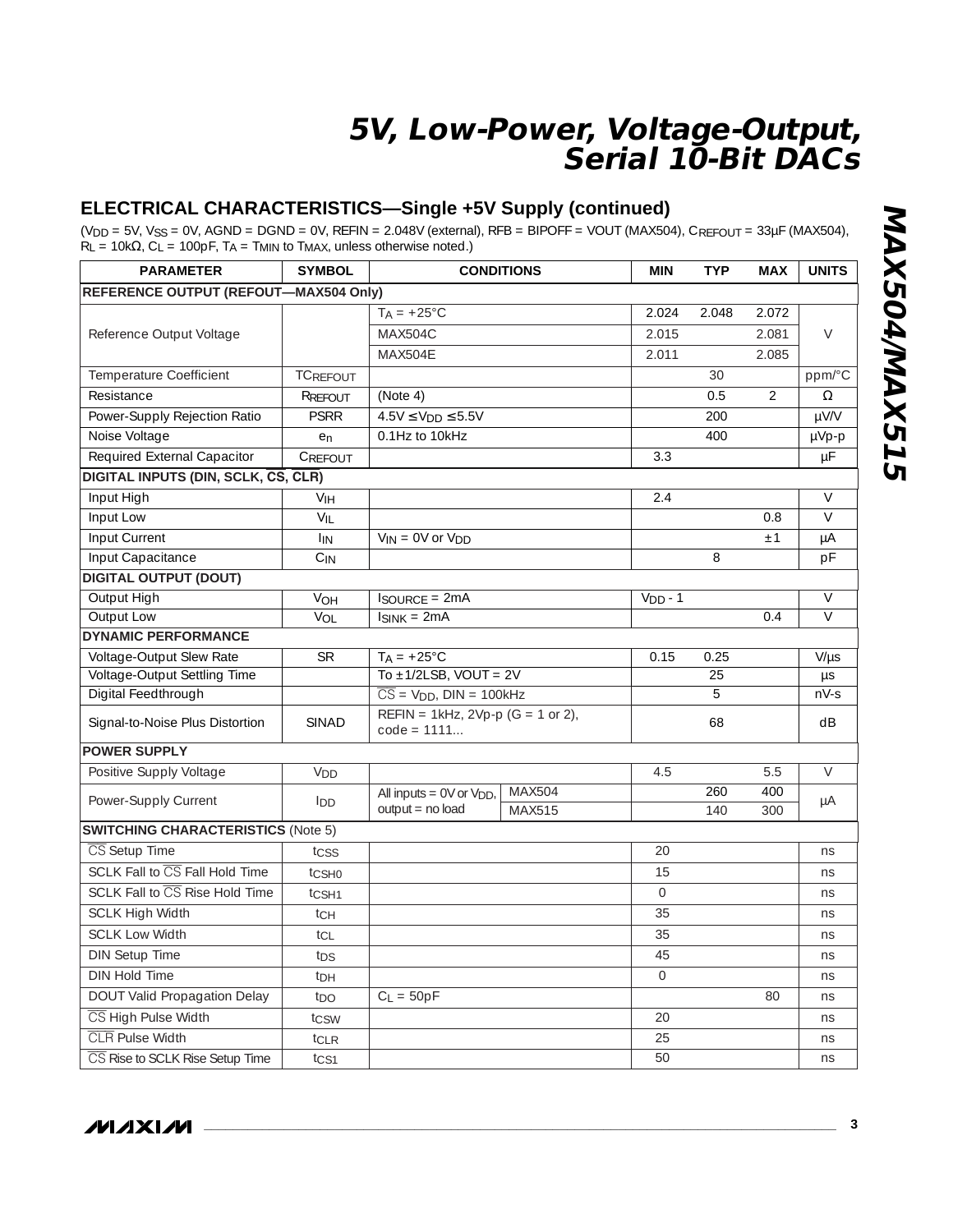### **ELECTRICAL CHARACTERISTICS—Dual ±5V Supplies (MAX504 Only)**

(V<sub>DD</sub> = 5V, V<sub>SS</sub> = -5V, AGND = DGND = 0V, REFIN = 2.048V (external), RFB = BIPOFF = VOUT, CREFOUT = 33µF, RL = 10k $\Omega$ ,  $C_L$  = 100pF,  $T_A$  =  $T_{MIN}$  to  $T_{MAX}$ , unless otherwise noted.)

| <b>PARAMETER</b>                                    | <b>SYMBOL</b>           | <b>CONDITIONS</b>                                         | <b>MIN</b> | <b>TYP</b> | <b>MAX</b>     | <b>UNITS</b>   |
|-----------------------------------------------------|-------------------------|-----------------------------------------------------------|------------|------------|----------------|----------------|
| Resolution                                          | $\mathsf{N}$            |                                                           | 10         |            |                | <b>Bits</b>    |
| Relative Accuracy                                   | <b>INL</b>              |                                                           |            |            | ±0.5           | <b>LSB</b>     |
| <b>Differential Nonlinearity</b>                    | <b>DNL</b>              | Guaranteed monotonic                                      |            |            | ±1             | <b>LSB</b>     |
| <b>Bipolar Offset Error</b>                         | Vos                     | <b>BIPOFF = REFIN</b>                                     |            |            | $\pm 3$        | <b>LSB</b>     |
| <b>Bipolar Offset Tempco</b>                        | <b>TCV<sub>OS</sub></b> | <b>BIPOFF = REFIN</b>                                     |            | 3          |                | ppm/°C         |
| Offset-Error Power-Supply<br><b>Rejection Ratio</b> | <b>PSRR</b>             | $4.5V \le V_{DD} \le 5.5V$ , $-5.5V \le V_{SS} \le -4.5V$ |            | 0.1        |                | <b>LSB/V</b>   |
| Gain Error (Unipolar or Bipolar)                    | <b>GE</b>               |                                                           |            |            | ±1             | <b>LSB</b>     |
| Gain-Error Tempco                                   |                         |                                                           |            | 1          |                | ppm/°C         |
| Gain-Error Power-Supply<br><b>Rejection Ratio</b>   | <b>PSRR</b>             | $4.5V \le V_{DD} \le 5.5V$ , $-5.5V \le V_{SS} \le -4.5V$ |            | 0.1        |                | LSB/V          |
| <b>REFERENCE INPUT (REFIN)</b>                      |                         |                                                           |            |            |                |                |
| Voltage Range                                       |                         |                                                           | $VSS + 2$  |            | $VDD - 2$      | $\vee$         |
| Input Resistance                                    |                         | Code dependent, minimum at code 0101                      | 40         |            |                | $k\Omega$      |
| Input Capacitance                                   |                         | Code dependent (Note 3)                                   | 10         |            | 50             | pF             |
| AC Feedthrough                                      |                         | $REFIN = 1kHz, 2.0Vp-p$                                   |            | $-80$      |                | dB             |
| <b>REFERENCE OUTPUT (REFOUT-MAX504 Only)</b>        |                         |                                                           |            |            |                |                |
|                                                     |                         | $T_A = +25^{\circ}C$                                      | 2.024      | 2.048      | 2.072          |                |
| Reference Output Voltage                            |                         | <b>MAX504C</b>                                            | 2.015      |            | 2.081          | $\vee$         |
|                                                     |                         | <b>MAX504F</b>                                            | 2.011      |            | 2.085          |                |
| Temperature Coefficient                             | <b>TCREFOUT</b>         |                                                           |            | 30         |                | ppm/°C         |
| Resistance                                          | RREFOUT                 | (Note 4)                                                  |            | 0.5        | $\overline{2}$ | Ω              |
| Power-Supply Rejection Ratio                        | <b>PSRR</b>             | $4.5V \le V_{DD} \le 5.5V$                                |            | 200        |                | µV/V           |
| Noise Voltage                                       | e <sub>n</sub>          | 0.1Hz to 10kHz                                            |            | 400        |                | µVp-p          |
| Required External Capacitor                         | CREFOUT                 |                                                           | 3.3        |            |                | $\mu$ F        |
| DIGITAL INPUTS (DIN, SCLK, CS)                      |                         |                                                           |            |            |                |                |
| Input High                                          | V <sub>IH</sub>         |                                                           | 2.4        |            |                | $\vee$         |
| Input Low                                           | $V_{IL}$                |                                                           |            |            | 0.8            | $\vee$         |
| Input Current                                       | I <sub>IN</sub>         | $V_{IN} = 0V$ or $V_{DD}$                                 |            |            | ±1             | $\mu A$        |
| Input Capacitance                                   | $C_{IN}$                |                                                           |            | 8          |                | pF             |
| <b>DIGITAL OUTPUT (DOUT)</b>                        |                         |                                                           |            |            |                |                |
| Output High                                         | VOH                     | <b>ISOURCE = 2mA</b>                                      | $VDD - 1$  |            |                | $\vee$         |
| Output Low                                          | VOL                     | $I_{SINK} = 2mA$                                          |            |            | 0.4            | $\overline{V}$ |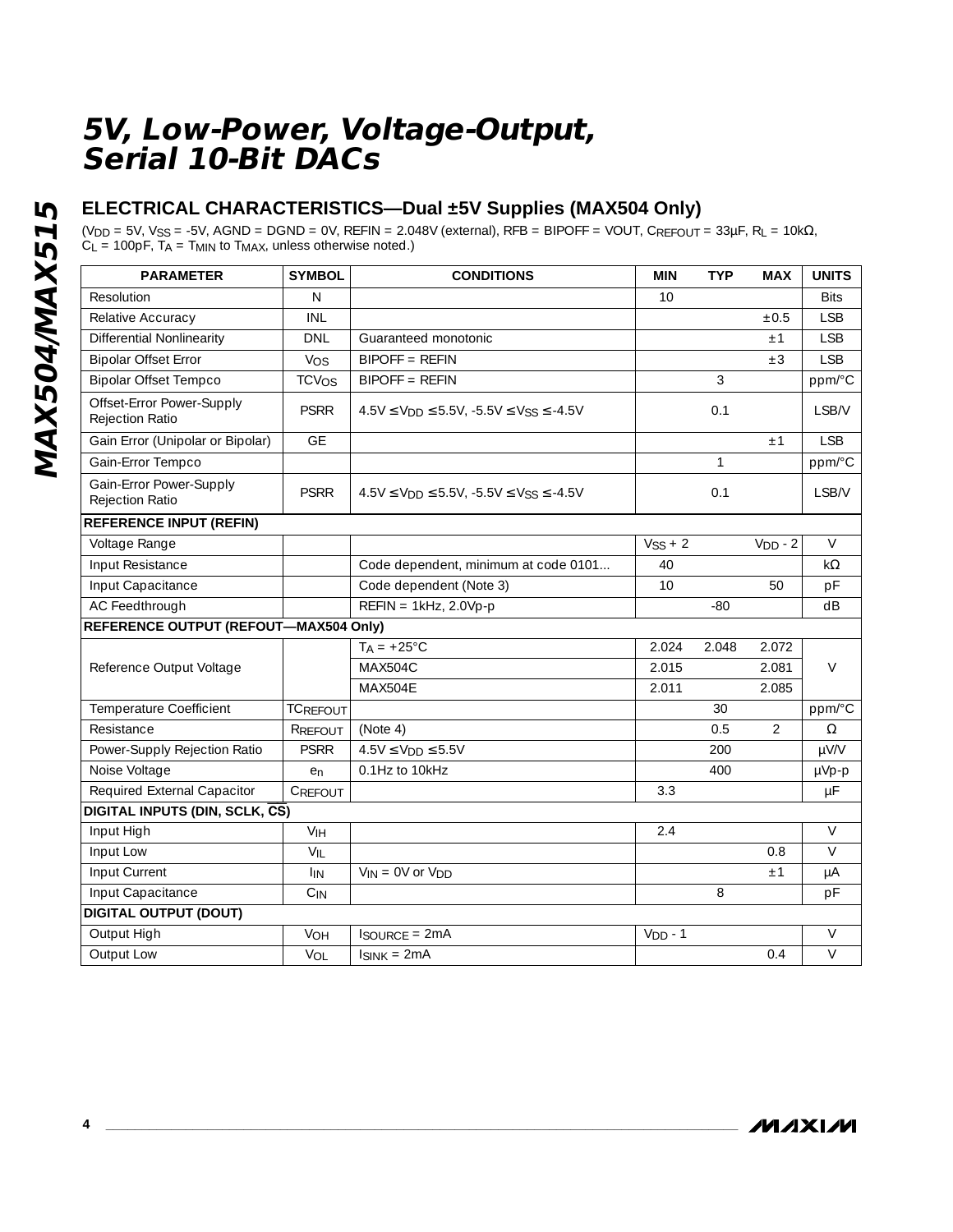### **ELECTRICAL CHARACTERISTICS—Dual ±5V Supplies (MAX504 Only) (continued)**

(V<sub>DD</sub> = 5V, V<sub>SS</sub> = -5V, AGND = DGND = 0V, REFIN = 2.048V (external), RFB = BIPOFF = VOUT, CREFOUT = 33µF, RL = 10k $\Omega$ ,  $C_L$  = 100pF,  $T_A$  =  $T_{MIN}$  to  $T_{MAX}$ , unless otherwise noted.)

| <b>PARAMETER</b>                 | <b>SYMBOL</b>     | <b>CONDITIONS</b>                            | <b>MIN</b>   | <b>TYP</b> | <b>MAX</b>  | <b>UNITS</b> |
|----------------------------------|-------------------|----------------------------------------------|--------------|------------|-------------|--------------|
| <b>VOLTAGE OUTPUT (VOUT)</b>     |                   |                                              |              |            |             |              |
|                                  |                   | $(G = 1)$                                    | $VSS + 2$    |            | $VDD - 2$   | $\vee$       |
| Output Voltage Range             |                   | $(G = 2)$                                    | $VSS + 0.4$  |            | $VDD - 0.4$ |              |
| Output Load Regulation           |                   | VOUT = 2V, $R_1$ = 2k $\Omega$               |              |            | 0.5         | <b>LSB</b>   |
| <b>Short-Circuit Current</b>     | <b>ISC</b>        |                                              |              | 12         |             | mA           |
| <b>DYNAMIC PERFORMANCE</b>       |                   |                                              |              |            |             |              |
| Voltage-Output Slew Rate         | <b>SR</b>         |                                              | 0.15         | 0.25       |             | $V/\mu s$    |
| Voltage-Output Settling Time     |                   | To $\pm$ 1/2LSB, VOUT = 2V                   |              | 16         |             | $\mu s$      |
| Digital Feedthrough              |                   | Step all 0s to all 1s                        |              | 5          |             | $nV-S$       |
|                                  | SINAD             | $REFIN = 1kHz, 2Vp-p (G = 1)$                |              | 68         |             | dB           |
| Signal-to-Noise Plus Distortion  |                   | $REFIN = 1kHz, 2Vp-p (G = 2)$                |              | 68         |             |              |
| <b>POWER SUPPLY</b>              |                   |                                              |              |            |             |              |
| Positive Supply Voltage          | V <sub>DD</sub>   |                                              | 4.5          |            | 5.5         | $\vee$       |
| Negative Supply Voltage          | Vss               |                                              | $-5.5$       |            | $\Omega$    | $\vee$       |
| Positive Supply Current          | I <sub>DD</sub>   | All inputs = 0V or V <sub>DD</sub> , no load |              | 260        | 400         | $\mu A$      |
| Negative Supply Current          | <b>ISS</b>        | All inputs = 0V or V <sub>DD</sub> , no load |              | $-120$     | $-200$      | μA           |
| <b>SWITCHING CHARACTERISTICS</b> |                   |                                              |              |            |             |              |
| CS Setup Time                    | tcss              |                                              | 20           |            |             | ns           |
| SCLK Fall to CS Fall Hold Time   | tcsHo             |                                              | 15           |            |             | ns           |
| SCLK Fall to CS Rise Hold Time   | t <sub>CSH1</sub> |                                              | $\Omega$     |            |             | ns           |
| <b>SCLK High Width</b>           | tch               |                                              | 35           |            |             | ns           |
| <b>SCLK Low Width</b>            | tci               |                                              | 35           |            |             | ns           |
| <b>DIN Setup Time</b>            | tps               |                                              | 45           |            |             | ns           |
| <b>DIN Hold Time</b>             | t <sub>DH</sub>   |                                              | $\mathbf{O}$ |            |             | ns           |
| DOUT Valid Propagation Delay     | t <sub>DO</sub>   | $C_L = 50pF$                                 |              |            | 80          | ns           |
| CS High Pulse Width              | tcsw              |                                              | 20           |            |             | ns           |
| <b>CLR</b> Pulse Width           | t <sub>CLR</sub>  |                                              | 25           |            |             | ns           |
| CS Rise to SCLK Rise Setup Time  | tcs1              |                                              | 50           |            |             | ns           |

**Note 2:** In single-supply operation, INL and GE calculated from Code 3 to Code 1023.

**Note 3:** Guaranteed by design.

**Note 4:** Tested at IOUT = 100µA. The reference can typically source up to 5mA (see Typical Operating Characteristics).

**Note 5:** The timing characteristics limits for the MAX515 are guaranteed by design.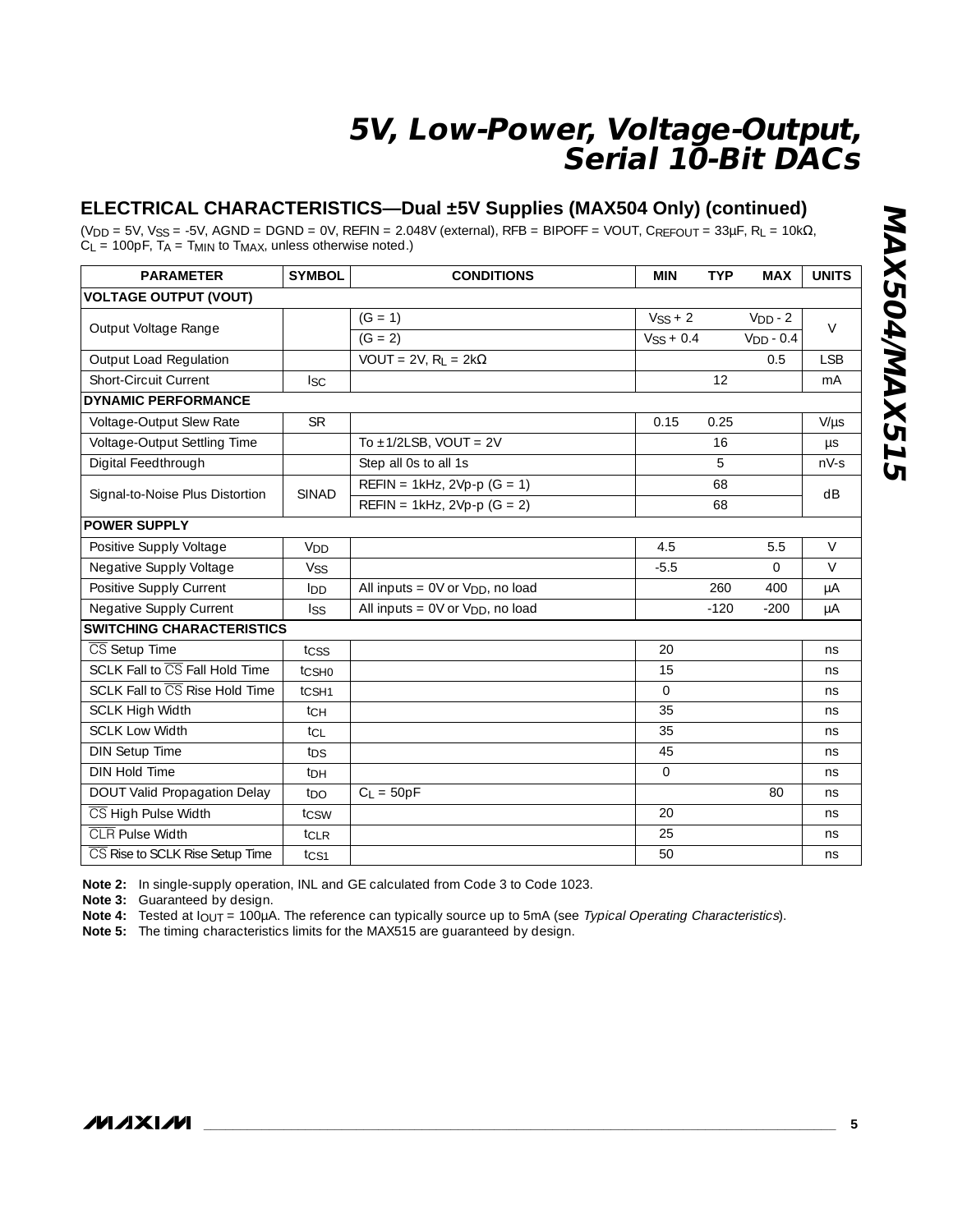$(V_{DD} = +5V$ ,  $V_{RFFIN} = 2.048V$ ,  $T_A = +25°C$ , unless otherwise noted.)



### **\_\_\_\_\_\_\_\_\_\_\_\_\_\_\_\_\_\_\_\_\_\_\_\_\_\_\_\_\_\_\_\_\_\_\_\_\_\_\_\_\_\_Typical Operating Characteristics**

**MAXIM**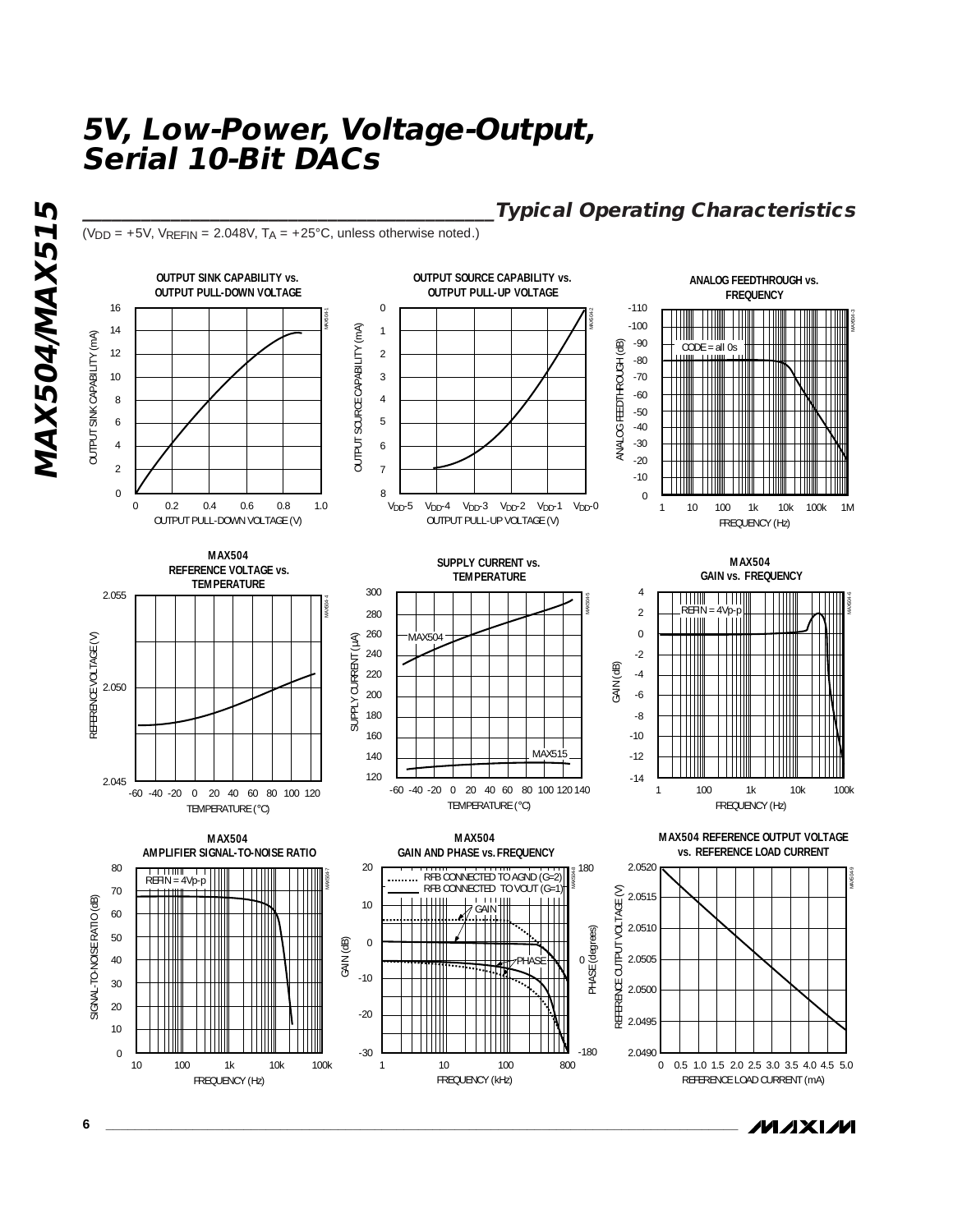### **\_\_\_\_\_\_\_\_\_\_\_\_\_\_\_\_\_\_\_\_\_\_\_\_\_\_\_\_Typical Operating Characteristics (continued)**

(VDD =  $+5V$ , VREFIN = 2.048V, TA =  $+25^{\circ}$ C, unless otherwise noted.)



 $\overline{\text{CS}}$  = HIGH A: DIN = 4Vp-p, 100kHz B: VOUT, 10mV/div

**NEGATIVE SETTLING TIME (MAX504)**



A: CS RISING EDGE, 5V/div B: VOUT, NO LOAD, 1V/div DUAL SUPPLY ±5V BIPOLAR CONFIGURATION VREFIN = 2V

**POSITIVE SETTLING TIME (MAX504)**



BIPOLAR CONFIGURATION  $V_{REFIN} = 2V$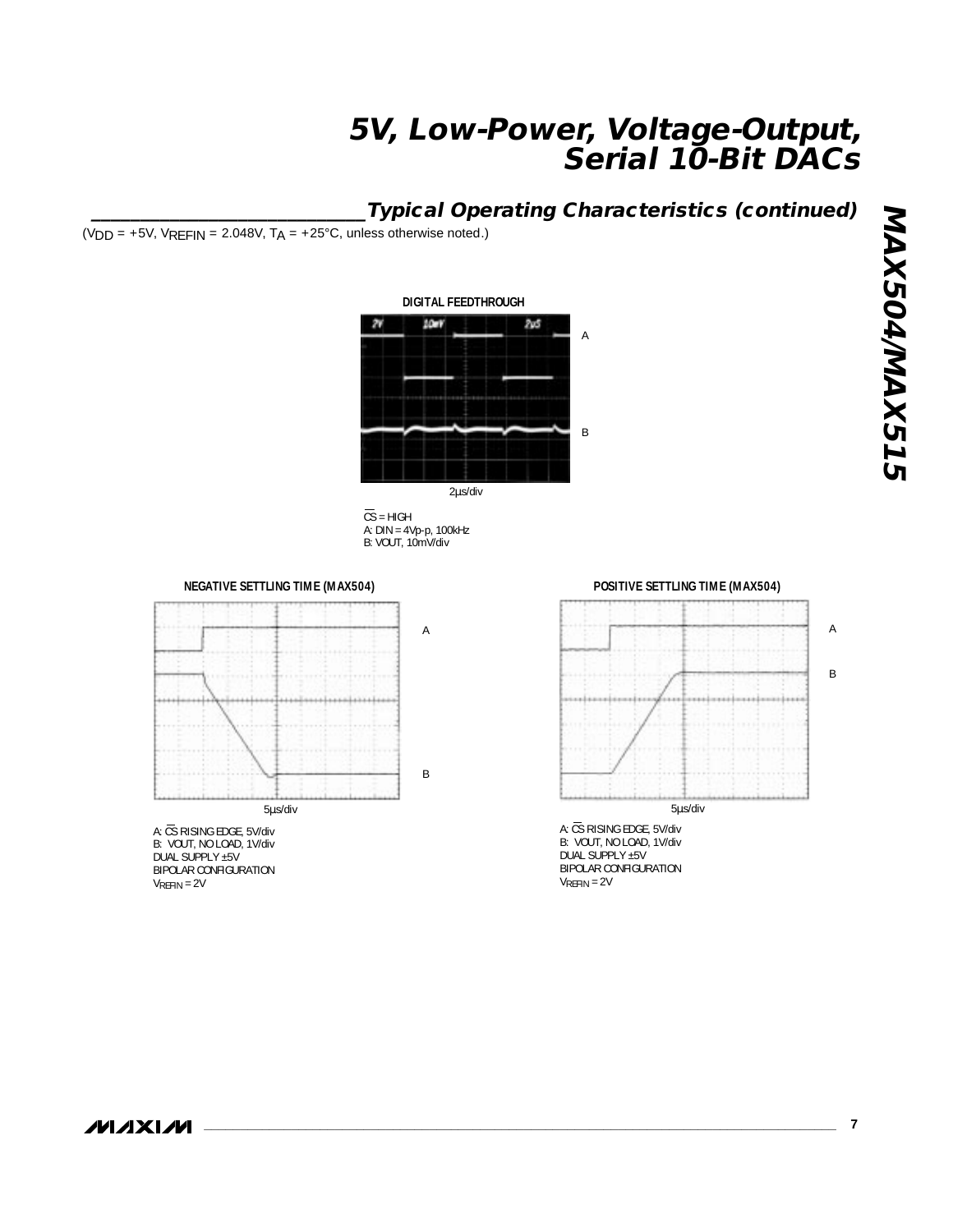resistor

1 | \_ | BIPOFF | Bipolar offset/gain

**NAME**

2 | 1 | DIN | Serial data input

4 | 2 | SCLK | Serial clock input 5 3 **CS** Chip select, active low

6 | 4 | DOUT | Serial data output for

7 | - | DGND | Digital ground

8 | 5 | AGND | Analog ground 9 | 6 | REFIN | Reference input

**REFOUT** 

12 | 7 | VOUT | DAC output

11 | — | Vss | Negative power supply

13 | 8 | V<sub>DD</sub> | Positive power supply 14 | — | RFB | Feedback resistor

 $\overline{3}$   $\overline{CR}$   $\overline{CR}$   $\overline{CR}$   $\overline{CR}$   $\overline{CR}$   $\overline{CR}$   $\overline{CR}$   $\overline{CR}$   $\overline{CR}$   $\overline{CR}$   $\overline{CR}$   $\overline{CR}$   $\overline{CR}$   $\overline{CR}$   $\overline{CR}$   $\overline{CR}$   $\overline{CR}$   $\overline{CR}$   $\overline{CR}$   $\overline{CR}$   $\overline{CR}$   $\overline{CR}$   $\overline{CR}$   $\overline{$ 

MAX504/MAX515 **MAX504/MAX515**

10

**PIN**

**MAX504 MAX515**

—

1

—

2 3

4

— 5 6

|  | <b>Pin Description</b> |
|--|------------------------|
|  |                        |

**FUNCTION**

DAC register to all 0s.

daisy-chaining

Reference output, 2.048V. Connect to VDD

if not used.

### **\_\_\_\_\_\_\_\_\_\_\_\_\_\_\_\_\_\_\_\_Pin Description \_\_\_\_\_\_\_\_\_\_\_\_\_\_\_Detailed Description**

#### **General DAC Discussion**

The MAX504/MAX515 use an "inverted" R-2R ladder network with a single-supply CMOS op amp to convert 10-bit digital data to analog voltage levels (see Functional Diagram). The term "inverted" describes the ladder network because the REFIN pin in current-output DACs is the summing junction, or virtual ground, of an op amp. However, such use would result in the output voltage being the inverse of the reference voltage. The MAX504/MAX515's topology makes the output the same polarity as the reference input.

An internal reset circuit forces the DAC register to reset to all 0s on power-up. Additionally, a clear (CLR) pin, when held low, sets the DAC register to all 0s. CLR operates asynchronously and independently from the chip select  $(\overline{CS})$  pin.

#### **Buffer Amplifier**

The output buffer is a unity-gain stable, rail-to-rail output, BiCMOS op amp. Input offset voltage and CMRR are trimmed to achieve better than 10-bit performance. Settling time is 25µs to 0.01% of final value. The output is short-circuit protected and can drive a 2k $\Omega$  load with more than 100pF load capacitance.



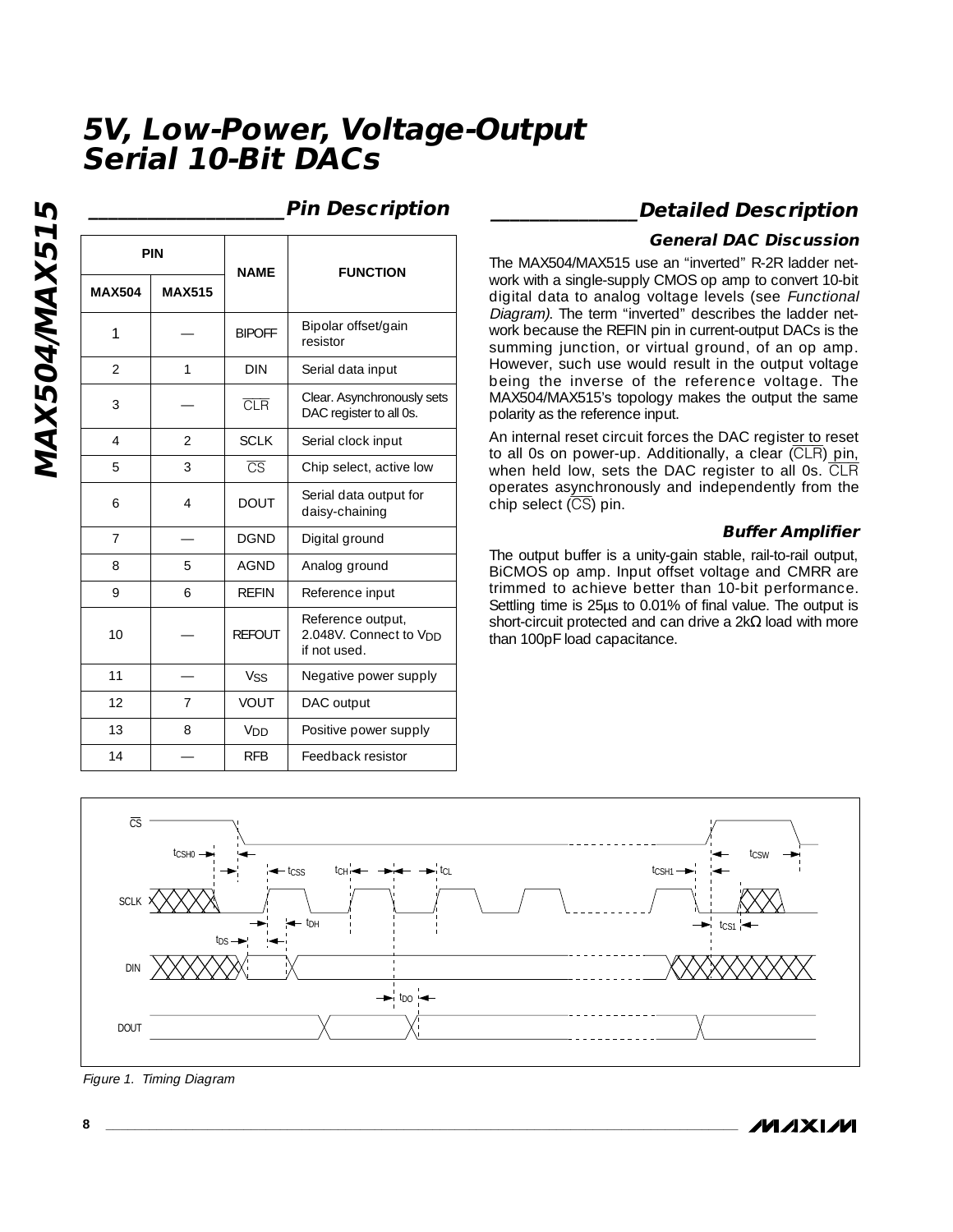

Figure 2. Reference Noise vs. Frequency

#### **Internal Reference (MAX504 only)**

The on-chip reference is laser trimmed to generate 2.048V at REFOUT. The output stage can source and sink current so REFOUT can settle to the correct voltage quickly in response to code-dependent loading changes. Typically, source current is 5mA and sink current is 100µA.

REFOUT connects the internal reference to the R-2R DAC ladder at REFIN. The R-2R ladder draws 50µA maximum load current. If any other connection is made to REFOUT, ensure that the total load current is less than 100µA to avoid gain errors.

For applications requiring very low-noise performance, connect a 33µF capacitor from REFOUT to AGND. If noise is not a concern, a lower value (3.3µF min) capacitor may be used. To reduce noise further, insert a buffered RC filter between REFOUT and REFIN (Figure 2). The reference bypass capacitor CREFOUT is still required for reference stability. In applications not requiring the reference, connect REFOUT to V<sub>DD</sub> (to save power and to eliminate the need for CREFOUT) or use the MAX515 (no internal reference).

#### **External Reference**

An external reference in the range ( $VSS + 2V$ ) to ( $VDD - 2V$ ) may be used with the MAX504 in dual-supply operation. With the MAX515 or the MAX504 in single-supply use, the reference must be positive and may not exceed V<sub>DD</sub> - 2V. The reference voltage determines the DAC's full-scale output. The DAC input resistance is code dependent and is minimum (40k $\Omega$ ) at code 0101... and virtually infinite at code 0000.... REFIN's input capacitance is also code dependent and has a 50pF maximum value at several codes.

If an upgrade to the internal reference is required, the 2.5V MAX873A is suitable:  $\pm 15$ mV initial accuracy, TCVOUT = 7ppm/°C (max).

#### **Logic Interface**

The MAX504/MAX515 logic inputs are designed to be compatible with TTL or CMOS logic levels. However, to achieve the lowest power dissipation, drive the digital inputs with rail-to-rail CMOS logic. With TTL logic levels, the power requirement increases by a factor of approximately 2.

#### **Serial Clock and Update Rate**

Figure 1 shows the MAX504/MAX515 timing. The maximum serial clock rate is given by 1/(tcH+tcL), approximately 14MHz. The digital update rate is limited by the chip-select period, which is 16 x (tcH + tcL) + tcsw. This equals a 1.14µs, or 877kHz, update rate. However, the DAC settling time to 10 bits is 25µs, which may limit the update rate to 40kHz for full-scale step transitions.

### **\_\_\_\_\_\_\_\_\_\_\_\_Applications Information**

Refer to Figures 3a and 3b for typical operating connections.

#### **Serial Interface**

The MAX504/MAX515 use a three-wire serial interface that is compatible with SPI™, QSPI™ (CPOL = CPHA = 0), and Microwire™ standards as shown in Figures 4 and 5. The DAC is programmed by writing two 8-bit words (see Figure 1 and the Functional Diagram). 16 bits of serial data are clocked into the DAC in the following order: 4 fill (dummy) bits, 10 data bits, and 2 sub-LSB 0s. The 4 dummy bits are not normally needed, and are required **only** when DACs are daisy chained. The 2 sub-LSB 0s, however, are **always** needed, and allow hardware and software compatibility with the 12-bit MAX531/MAX538/MAX539. Transitions at CS should occur while SCLK is low. Data is clocked in on SCLK's rising edge while  $\overline{CS}$  is low. The serial input data is held in a 16-bit serial shift register. On  $\overline{CS}$ 's rising edge, the 10 data-bits are transferred to the DAC register and update the DAC. With CS high, data cannot be clocked into the MAX504/MAX514.

The MAX504/MAX515 inputs data in 16-bit blocks. The SPI and Microwire interfaces output data in 8-bit blocks, thereby requiring two write cycles to input data to the DAC. The QSPI interface allows variable data input from 8 to 16 bits, and can be loaded into the DAC in one write cycle.

SPI and QSPI are trademarks of Motorola, Inc. Microwire is a trademark of National Semiconductor Corp.

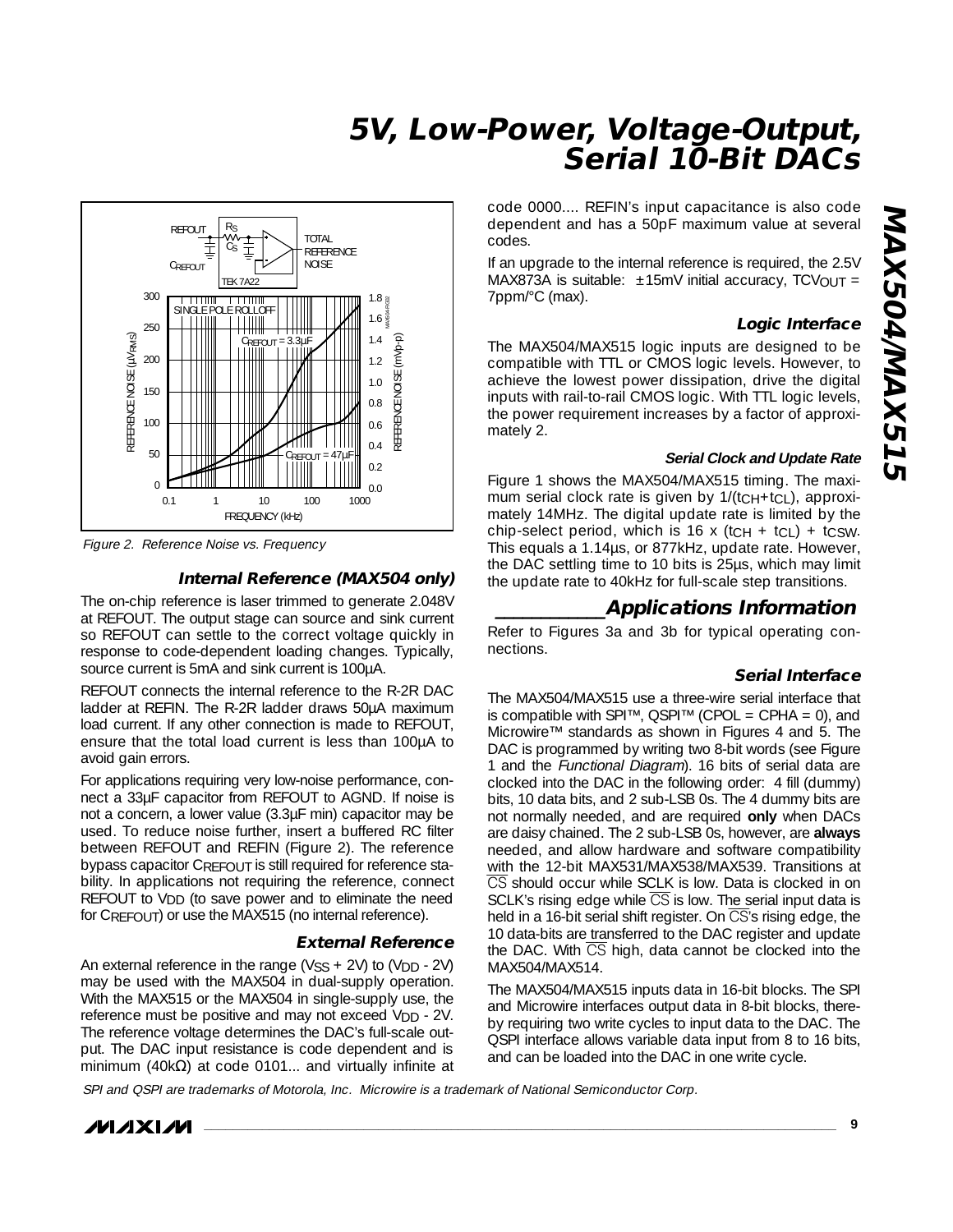

#### **Daisy-Chaining Devices**

The serial output, DOUT, allows cascading of two or more DACs. The data at DIN appears at DOUT, delayed by 16 clock cycles plus one clock width. For low power, DOUT is a CMOS output that does not require an external pull-up resistor. DOUT does **not** go into a high-impedance state when CS is high. DOUT changes on SCLK's falling edge when  $\overline{CS}$  is low. When  $\overline{CS}$  is high, DOUT remains in the state of the last data bit.

Any number of MAX504/MAX515 DACs can be daisychained by connecting the DOUT of one device to the DIN of the next device in the chain. For proper timing, ensure that  $t_{CL}$  (SCLK low) is greater than  $t_{DO} + t_{DS}$ .

#### **Unipolar Configuration**

The MAX504 is configured for a gain of 1 (0V to VREFIN unipolar output) by connecting BIPOFF and RFB to VOUT (Figure 6). The converter operates from either single or dual supplies in this configuration. See Table 1 for the DAC-latch contents (input) vs. the analog VOUT (output). In this range,  $1LSB = VREFIN$  (2 -10), where VREF is the voltage on REFIN.

A gain of 2 (0V to 2VREFIN unipolar output) is set up by connecting BIPOFF to AGND and RFB to VOUT (Figure 7). Table 2 shows the DAC-latch contents vs. VOUT. The MAX504 operates from either single or dual supplies in this mode. In this range,

1LSB =  $(2)(V$ REFIN $)(2 - 10) = (V$ REFIN $)(2 - 9)$ .

The MAX515 is internally configured for unipolar gain of 2 operation.



Figure 3a. MAX504 Typical Operating Circuit Figure 3b. MAX515 Typical Operating Circuit

#### **Bipolar Configuration**

A bipolar range is set up by connecting BIPOFF to REFIN and RFB to VOUT, and operating from dual (±5V) supplies (Figure 8). Table 3 shows the DAC-latch contents (input) vs. VOUT (output). In this range,  $1LSB = VREFIN(2 - 9)$ .

#### **Four-Quadrant Multiplication**

The MAX504 can be used as a four-quadrant multiplier by connecting BIPOFF to REFIN and RFB to VOUT, and using (1) an offset binary digital code, (2) bipolar power supplies, and (3) a bipolar analog input at REFIN within the range  $VSS + 2V$  to  $VDD - 2V$ , as shown in Figure 9.

In general, a 10-bit DAC's output is  $(D)(V_{RFFIN})(G)$ , where "G" is the gain (1 or 2) and "D" is the binary representation of the digital input divided by  $2^{10}$  or  $1,024$ . This formula is precise for unipolar operation. However, for bipolar, offset binary operation, the MSB is really a polarity bit. No resolution is lost because the number of steps is the same. The output voltage, however, has been shifted from a range of, for example, 0V to 4.096V  $(G = 2)$  to a range of -2.048V to +2.048V.

Keep in mind that when using the DAC as a four-quadrant multiplier, the scale is skewed. Negative full scale is -VREFIN, while positive full scale is  $+V$ REFIN - 1LSB.

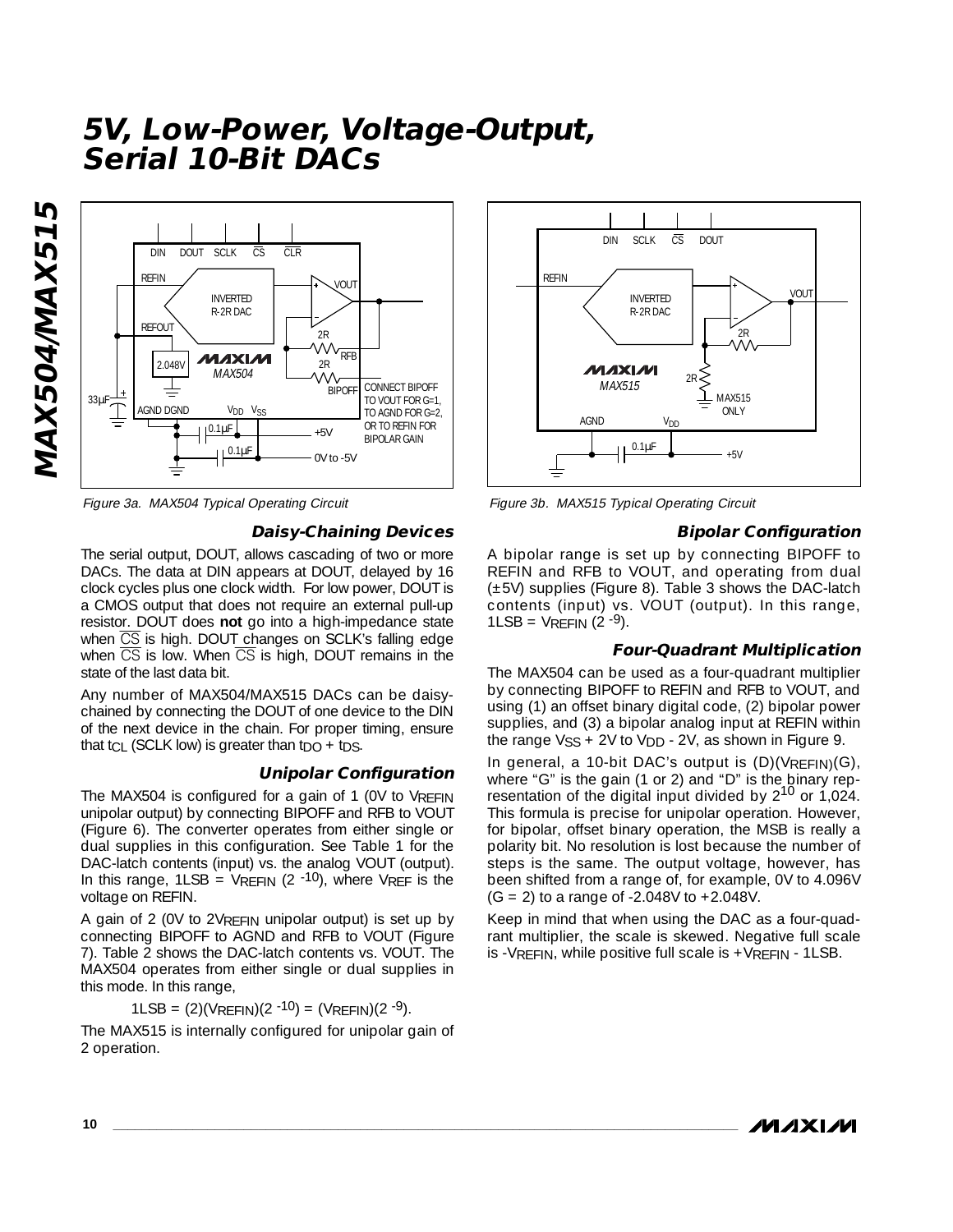

Figure 4. Microwire Connection **Figure 5. SPI/QSPI Connection** 



Figure 6. Unipolar Configuration (0V to +2.048V Output)

# **(0V to 2VREFIN Output), Gain = 2 Table 1. Unipolar Binary Code Table (0V to VREFIN Output), Gain = 1**

|      | <b>INPUT*</b> |        | <b>OUTPUT</b>                           |
|------|---------------|--------|-----------------------------------------|
|      | 1111 1111     | 11(00) | (VREFIN) $\frac{1023}{1024}$            |
| 1000 | 0000          | 01(00) | (VREFIN) $\frac{513}{1024}$             |
| 1000 | 0000          | 00(00) | (VREFIN) $\frac{512}{1024}$ = +VREFIN/2 |
|      | 0111 1111     | 11(00) | (VREFIN) $\frac{511}{1024}$             |
| 0000 | 0000          | 01(00) | (VREFIN) $\frac{1}{1024}$               |
| 0000 | 0000          | 00(00) | OV                                      |

Write 10-bit data words with two sub-LSB 0s because the DAC input latch is 12 bits wide.





Figure 7. Unipolar Configuration (0V to +4.096V Output)

# **Table 2. Unipolar Binary Code Table**

|      | <b>INPUT*</b> |        | <b>OUTPUT</b>                            |
|------|---------------|--------|------------------------------------------|
| 1111 | 1111          | 11(00) | +2 (VREFIN) $\frac{1023}{1024}$          |
| 1000 | 0000          | 01(00) | +2 (VREFIN) $\frac{513}{1024}$           |
| 1000 | 0000          | 00(00) | +2 (VREFIN) $\frac{512}{1024}$ = +VREFIN |
| 0111 | 1111          | 11(00) | +2 (VREFIN) $\frac{511}{1024}$           |
| 0000 | 0000          | 01(00) | +2 (VREFIN) $\frac{1}{1024}$             |
| 0000 | 0000          | 00(00) | 0V                                       |

Write 10-bit data words with two sub-LSB 0s because the DAC input latch is 12 bits wide.



**\_\_\_\_\_\_\_\_\_\_\_\_\_\_\_\_\_\_\_\_\_\_\_\_\_\_\_\_\_\_\_\_\_\_\_\_\_\_\_\_\_\_\_\_\_\_\_\_\_\_\_\_\_\_\_\_\_\_\_\_\_\_\_\_\_\_\_\_\_\_\_\_\_\_\_\_\_\_\_\_\_\_\_\_\_\_ 11**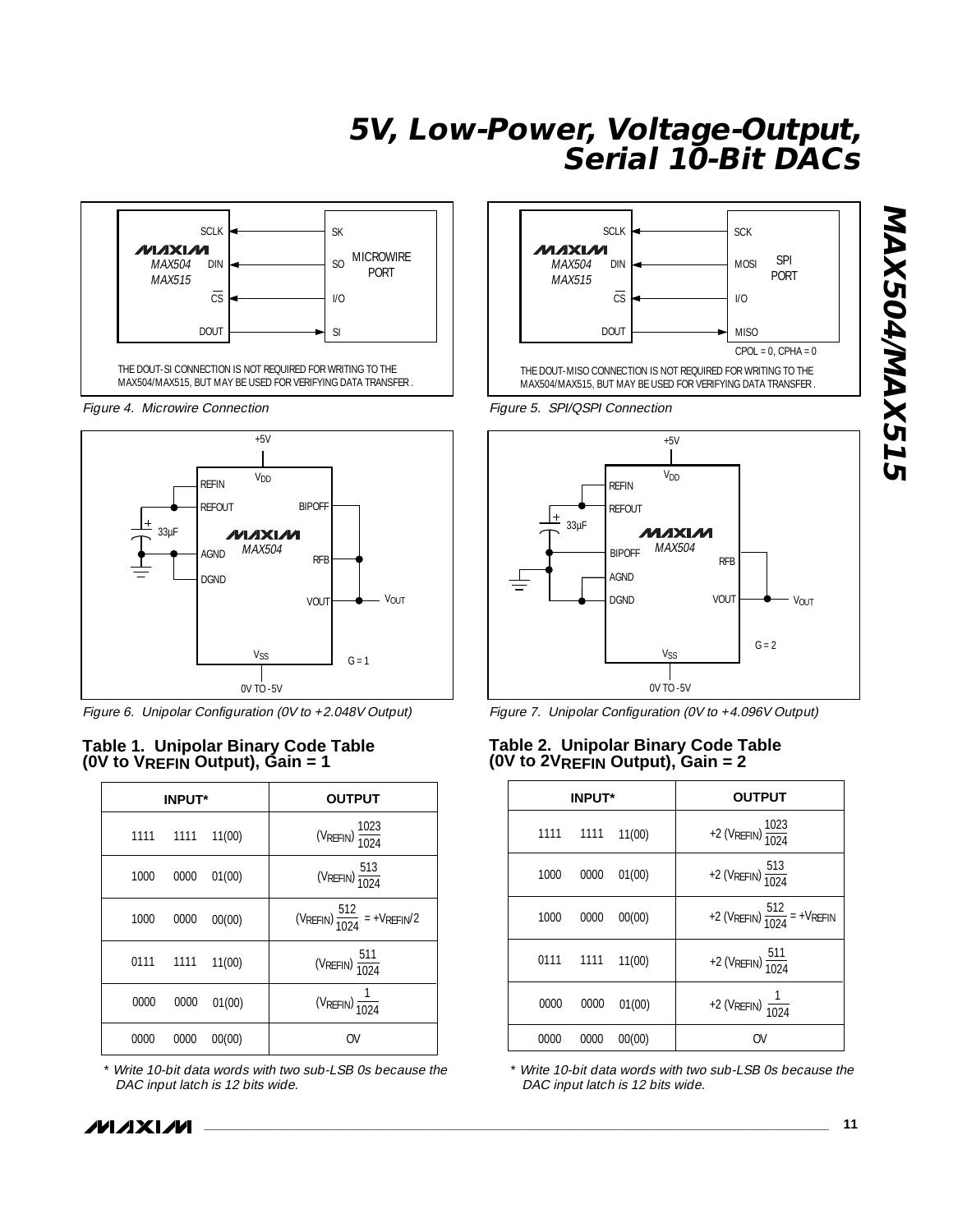

Figure 8. Bipolar Configuration (-2.048V to +2.048V Output)

#### **Single-Supply Linearity**

As with any amplifier, the MAX504/MAX515's output buffer offset can be positive or negative. When the offset is positive, it is easily accounted for (Figure 10). However, when the offset is negative, the buffer output cannot follow linearly when there is no negative supply. In that case, the amplifier output (VOUT) remains at ground until the DAC voltage is sufficient to overcome the offset and the output becomes positive.

Normally, linearity is measured after accounting for zero error and gain error. Since, in single-supply operation, the actual value of a negative offset is unknown, it cannot be accounted for during test. Additionally, the output buffer amplifier exhibits a nonlinearity near-zero output when operating with a single supply. To account for this nonlinearity in the MAX504/MAX515, linearity and gain error are measured from code 3 to code 1023. The output buffer's offset and nonlinearity do not affect monotonicity, and these DACs are guaranteed monotonic starting with code zero. In dual-supply operation, linearity and gain error are measured from code 0 to 1023.

#### **Power-Supply Bypassing and Ground Management**

Best system performance is obtained with printed circuit boards that use separate analog and digital ground planes. Wire-wrap boards are not recommended. The two ground planes should be connected together at the low-impedance power-supply source.

| <b>INPUT*</b>          | <b>OUTPUT</b>                               |
|------------------------|---------------------------------------------|
| 1111<br>1111<br>11(00) | $(+V_{REFIN})\frac{511}{512}$               |
| 01(00)<br>1000<br>0000 | $(+V_{REFIN})$ $\frac{1}{512}$              |
| 1000<br>00(00)<br>0000 | 0V                                          |
| 0111<br>1111<br>11(00) | $\left(-V_{REFIN}\right)\frac{1}{512}$      |
| 01(00)<br>0000<br>0000 | $(-V_{REFIN})\frac{511}{512}$               |
| 00(00)<br>0000<br>0000 | $(-V_{REFIN}) \frac{512}{512} = -V_{REFIN}$ |

#### **Table 3. Bipolar (Offset Binary) Code Table (-VREFIN to +VREFIN Output)**

\* Write 10-bit data words with two sub-LSB 0s because the DAC input latch is 12 bits wide.

DGND and AGND should be connected together at the chip. For the MAX504 in single-supply applications, connect V<sub>SS</sub> to AGND at the chip. The best ground connection may be achieved by connecting the DAC's DGND and AGND pins together and connecting that point to the system analog ground plane. If the DAC's DGND is connected to the system digital ground, digital noise may get through to the DAC's analog portion.

Bypass V<sub>DD</sub> (and V<sub>SS</sub> in dual-supply mode) with a 0.1µF ceramic capacitor connected between V<sub>DD</sub> and AGND (and between Vss and AGND). Mount it with short leads close to the device. Ferrite beads may also be used to further isolate the analog and digital power supplies.

Figures 11a and 11b illustrate the grounding and bypassing scheme described.

#### **Saving Power**

When the DAC is not being used by the system, minimize power consumption by setting the appropriate code to minimize load current. For example, in bipolar mode, with a resistive load to ground, set the DAC code to mid-scale (see Table 3). If there is no output load, minimize internal loading on the reference by setting the DAC to all 0s (on the MAX504, use CLR). Under this condition, REFIN is high impedance and the op amp operates at its minimum quiescent current.

Due to these low currents, the output settling time for a zero input code typically increases to 60µs (100µs max).

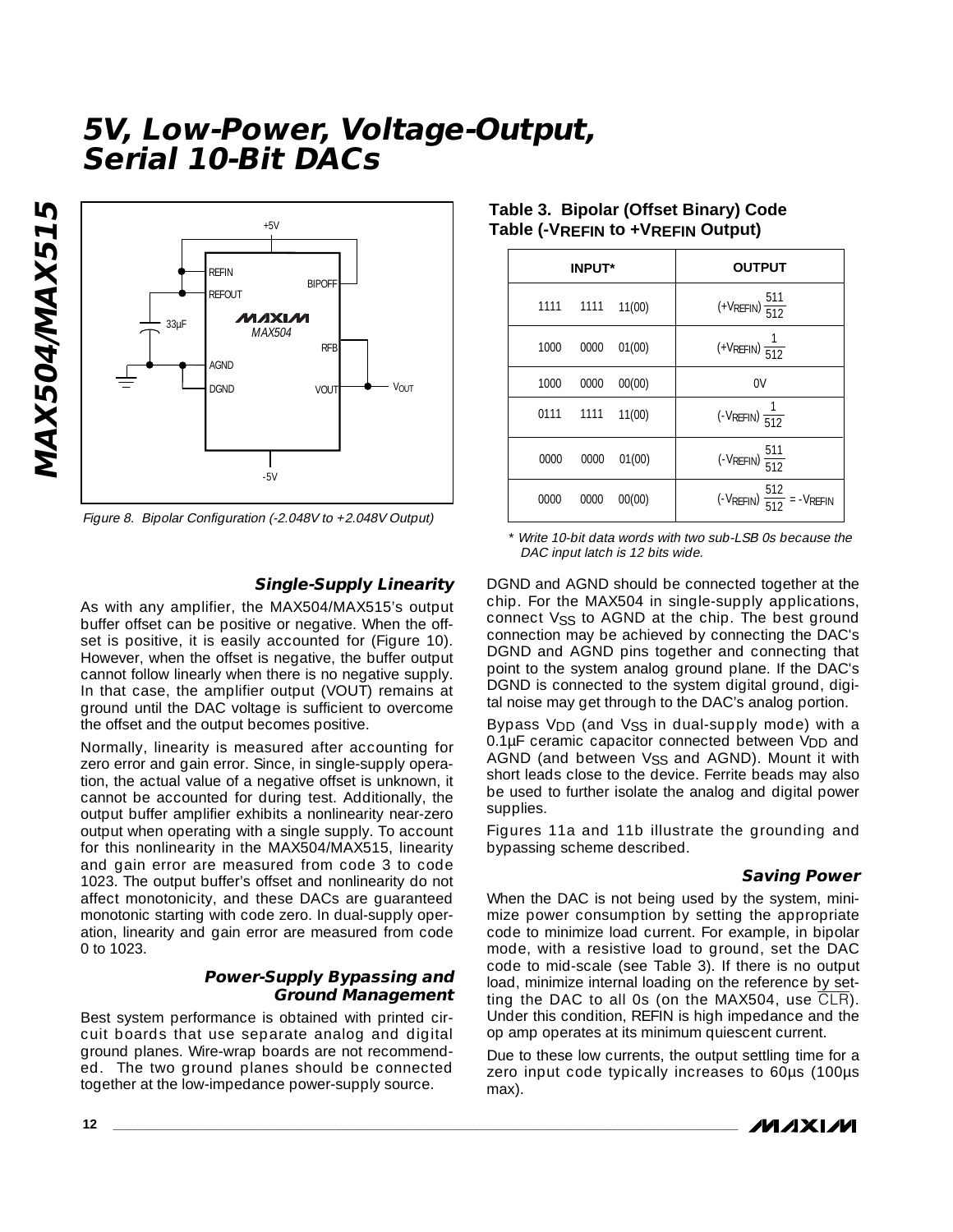

Figure 9. MAX504 Connected as Four-Quadrant Multiplier. The unused REFOUT is connected to V<sub>DD</sub>.

### **AC Considerations**

#### **Digital Feedthrough**

High-speed serial data at any of the digital input or output pins may couple through the DAC package and cause internal stray capacitance to appear at the DAC output as noise, even though CS is held high (see Typical Operating Characteristics). This digital feedthrough is tested by holding CS high transmitting 0101... from DIN to DOUT.

#### **Analog Feedthrough**

Because of internal stray capacitance, higher frequency analog input signals may couple to the output as shown in the Analog Feedthrough vs. Frequency graph in the Typical Operating Characteristics. It is tested by holding  $\overline{CS}$  high, setting the DAC code to all 0s, and sweeping REFIN.



Figure 10. Single-Supply Offset



Figure 11. Power-Supply Bypassing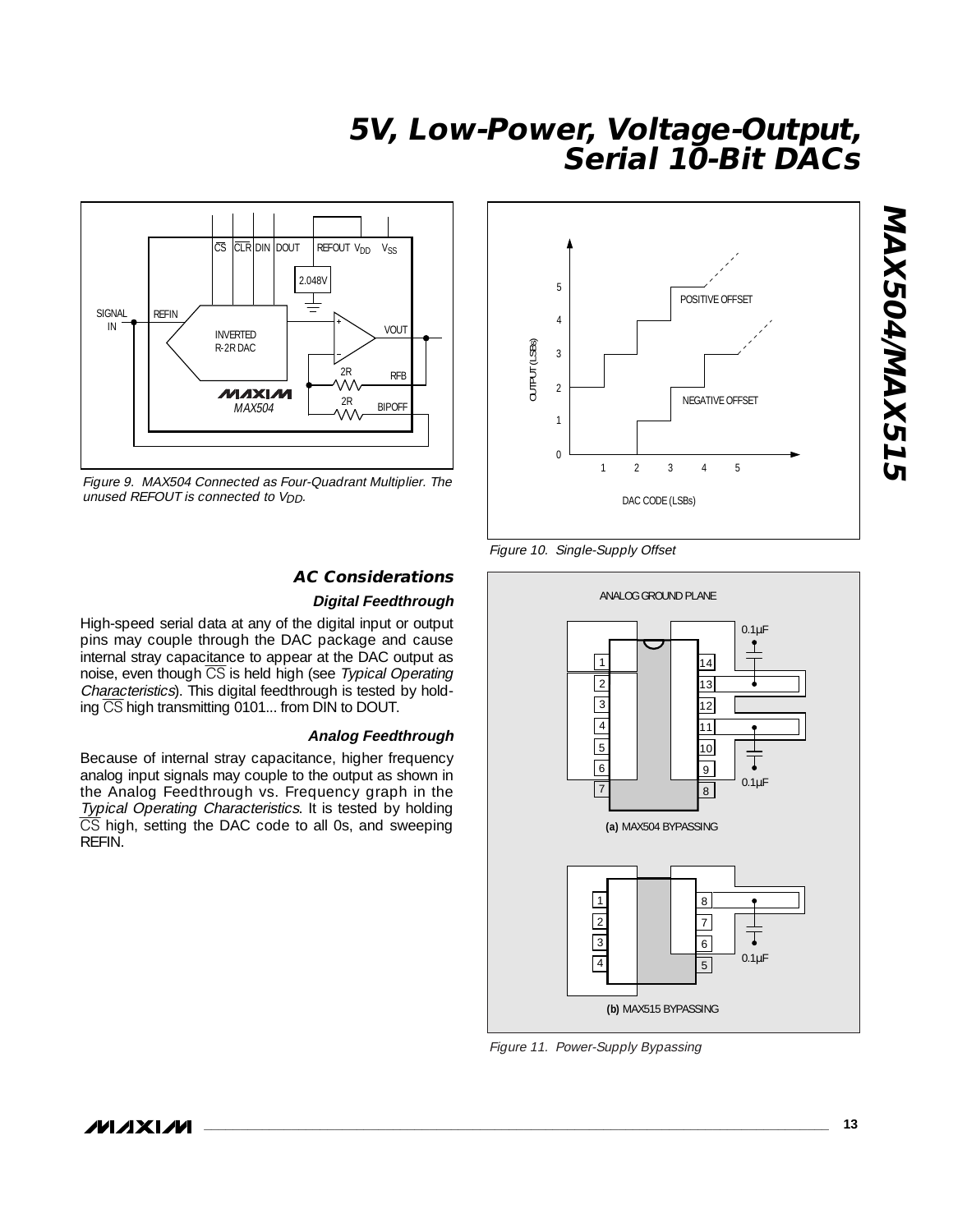MAX504/MAX515 **MAX504/MAX515**

### **\_\_\_\_Pin Configurations (continued)**



**\_\_\_\_\_\_\_\_\_\_\_\_\_\_\_\_\_\_\_Chip Information**

TRANSISTOR COUNT: 922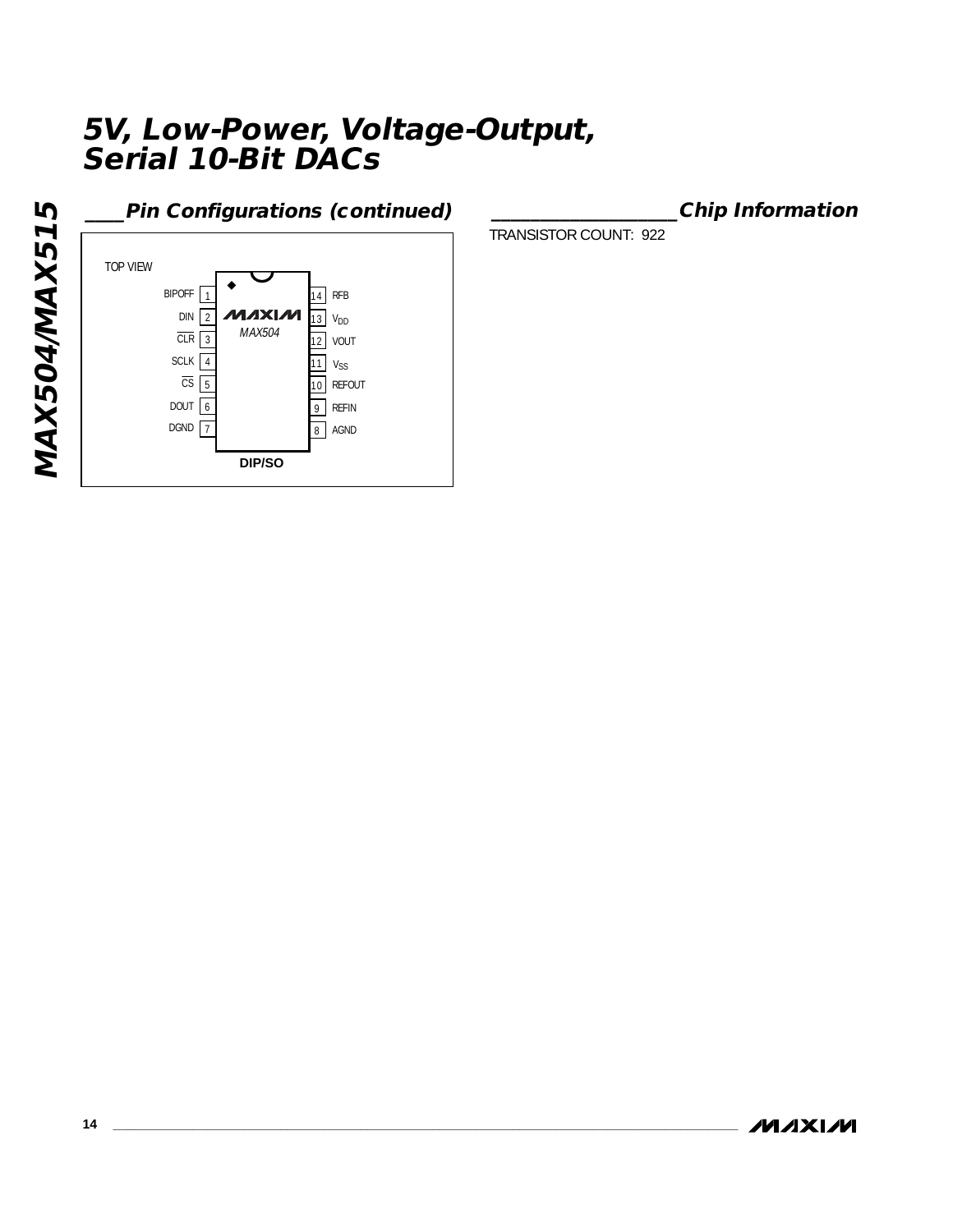**\_\_\_\_\_\_\_\_\_\_\_\_\_\_\_\_\_\_\_\_\_\_\_\_\_\_\_\_\_\_\_\_\_\_\_\_\_\_\_\_\_\_\_\_\_\_\_\_\_\_\_\_\_\_\_\_Package Information**